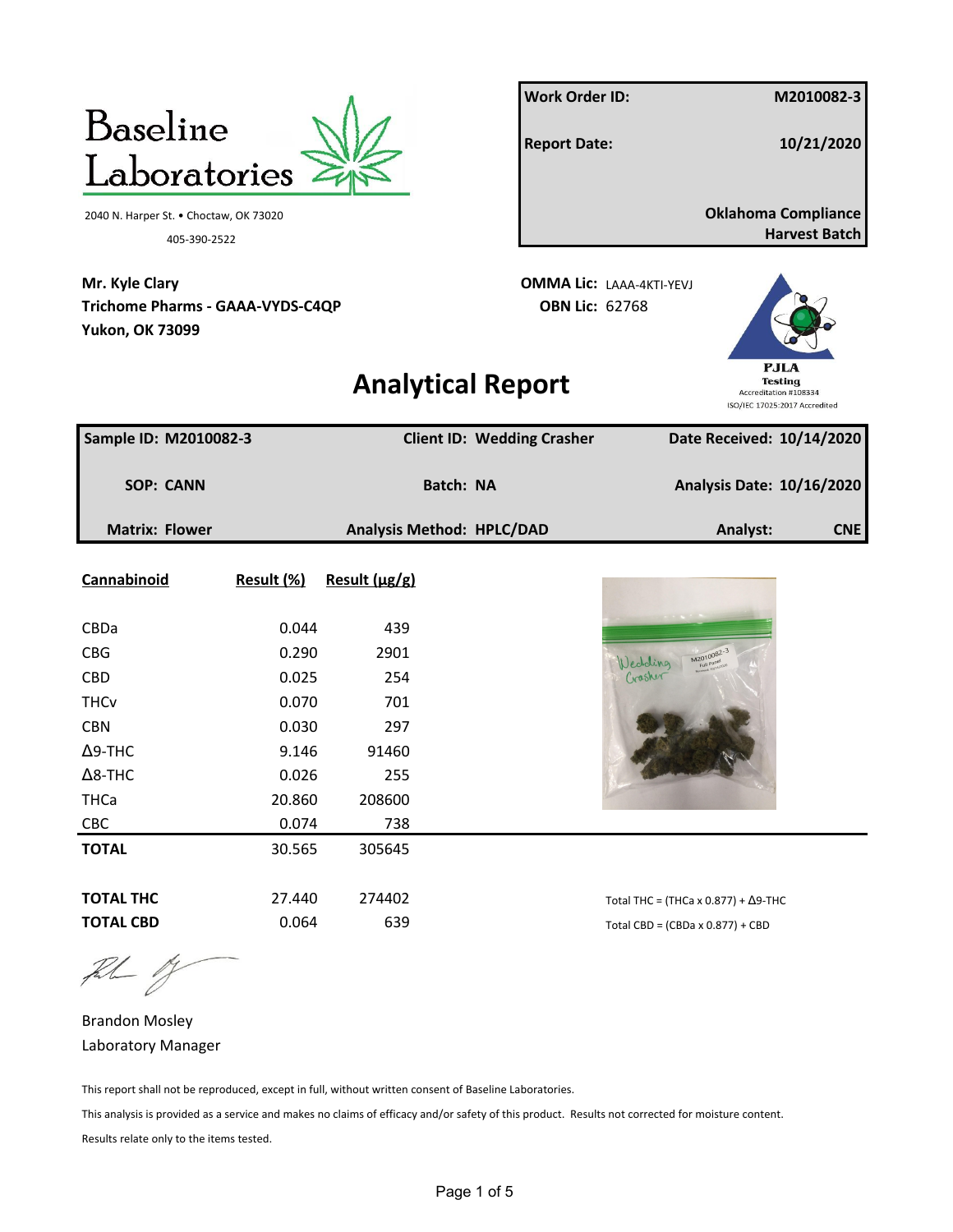

**Work Order ID: M2010082-3 Report Date: 10/21/2020** 2040 N. Harper St. • Choctaw, OK 73020 **Oklahoma Compliance** 405-390-2522 **Harvest Batch**



## **Analytical Report**

**Sample ID: M2010082-3 Client ID: Wedding Crasher Date Received: 10/14/2020 SOP: TERP Batch: NA Analysis Date: 10/16/2020 Matrix: Flower Analysis Method: HS/GC-FID Analyst: CNE Terpene Result (%) Result (μg/g)**  $\alpha$ -Pinene 0.013 135  $\vert$  135 ND = Not Detected above Camphene 0.005 49 Reporting limit β-Myrcene 0.097 966  $β$ -Pinene 0.028 283 Reporting Limit (μg/g) = 36 δ-3-Carene ND ND α-Terpinene ND ND ND Ocimene 1 ND ND ND d-Limonene 0.127 1273 p-Cymene ND ND ND Ocimene 2 ND ND ND Eucalyptol ND ND ND γ-Terpinene ND ND ND Terpinolene 0.006 56 Linalool 0.107 1073 Isopulegol ND ND ND Geraniol ND ND ND β-Caryophyllene 0.478 4781 α-Humulene 0.141 1407 Nerolidol 1 0.031 308 Nerolidol 2 ND ND ND Guaiol 0.004 41 Caryophyllene Oxide 0.004 37 α-Bisabolol 0.008 82 **TOTAL** 1.049 10492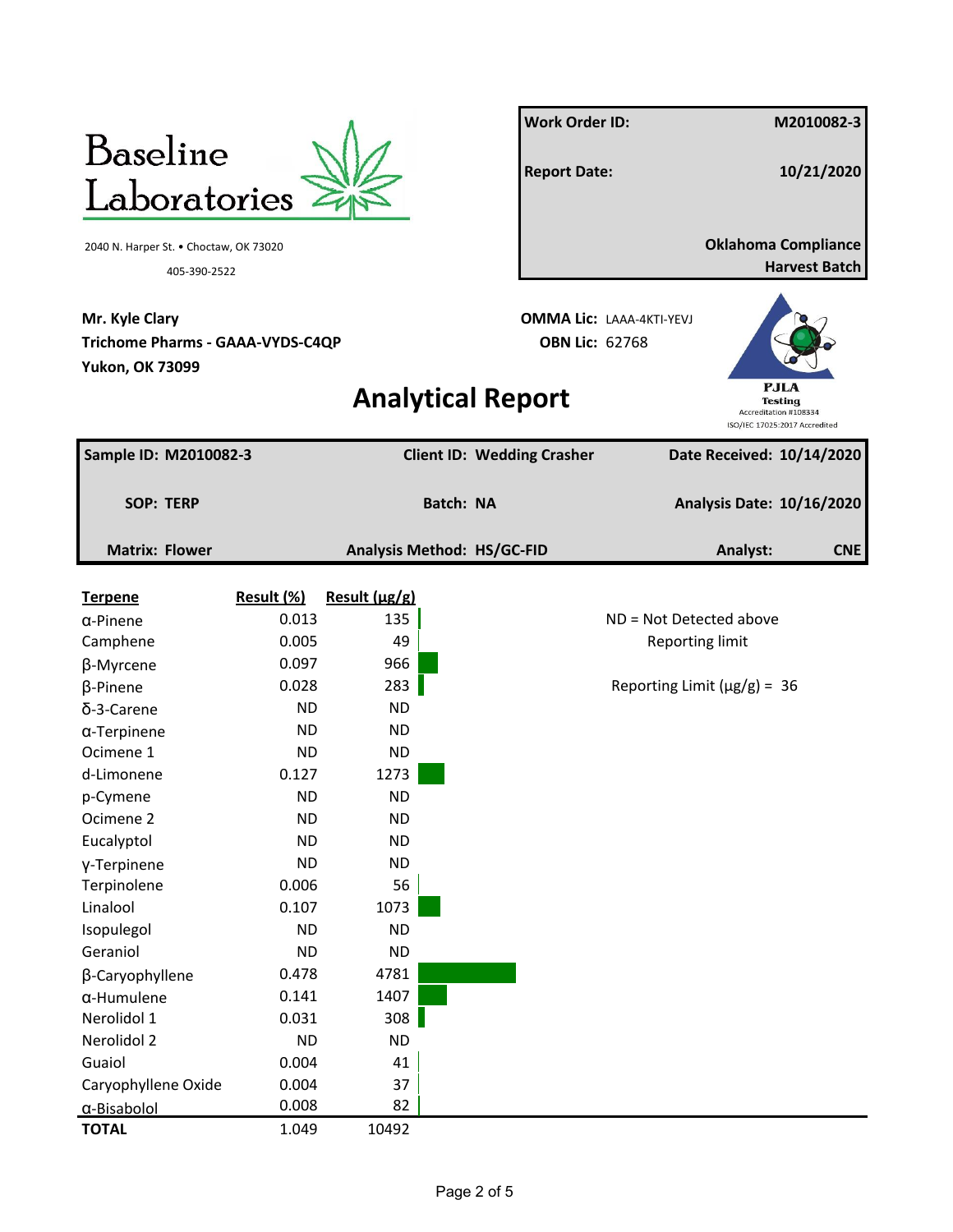

**Work Order ID: M2010082-3 Report Date: 10/21/2020** 405-390-2522 **Harvest Batch**

## **Analytical Report**



| Sample ID: M2010082-3 | <b>Client ID: Wedding Crasher</b> | Date Received: 10/14/2020 |            |
|-----------------------|-----------------------------------|---------------------------|------------|
| <b>SOP: METL</b>      | <b>Batch: NA</b>                  | Analysis Date: 10/20/2020 |            |
| <b>Matrix: Flower</b> | <b>Analysis Method: ICP-OES</b>   | Analyst:                  | <b>RTJ</b> |
| <b>Metal</b>          | <b>Result (ppm)</b>               | <b>Action Level (ppm)</b> |            |
| Lead                  | < 0.5                             | 0.5                       |            |
| Arsenic               | < 0.2                             | 0.2                       |            |
| Cadmium               | < 0.2                             | 0.2                       |            |
| Mercury               | < 0.1                             | 0.1                       |            |

Result Below State Action Level

Result Above State Action Level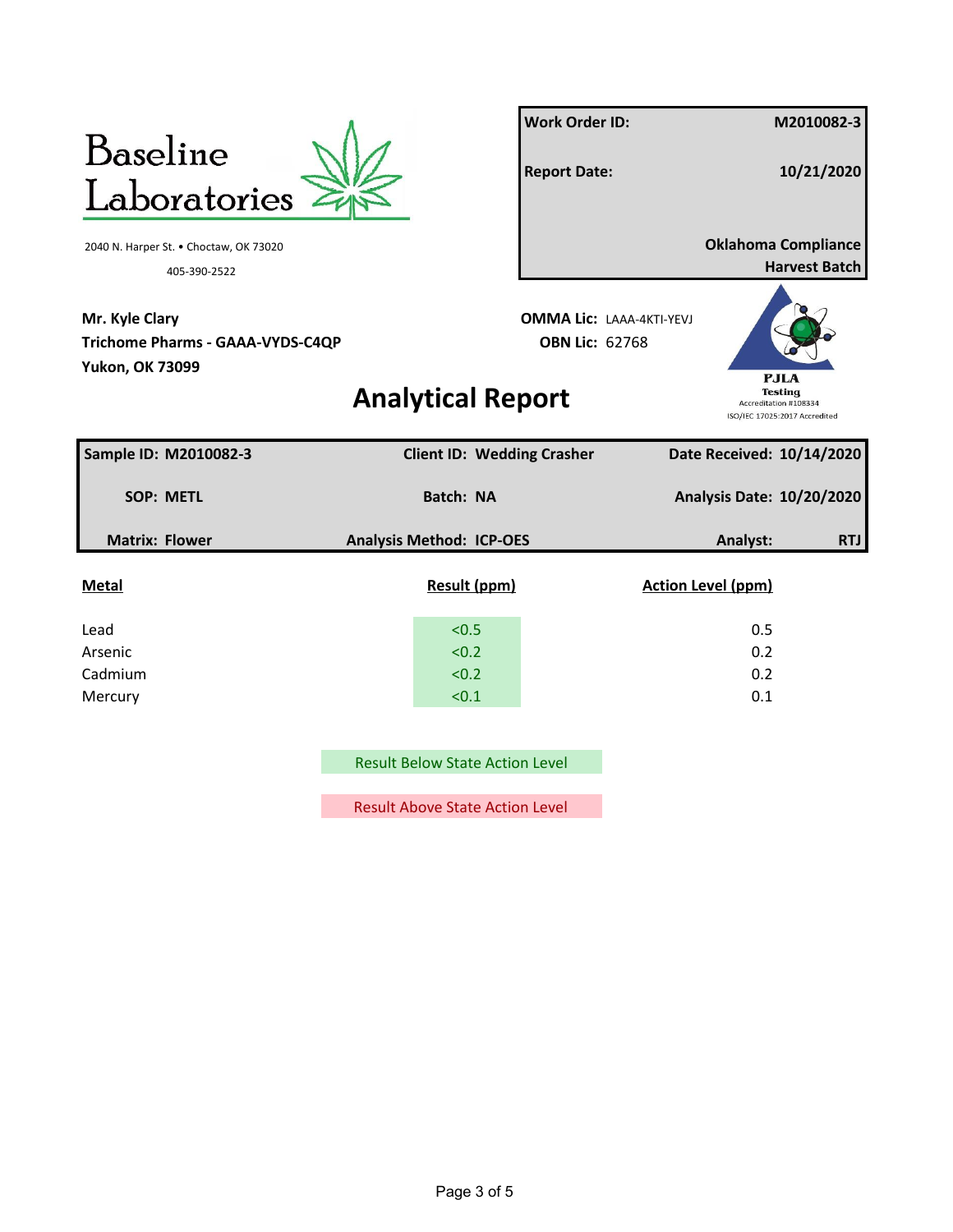

**Work Order ID: M2010082-3 Report Date: 10/21/2020** 2040 N. Harper St. • Choctaw, OK 73020 **Oklahoma Compliance** 405-390-2522 **Harvest Batch**

## **Analytical Report**



| Sample ID: M2010082-3 |           | <b>Client ID: Wedding Crasher</b> |                                  | Date Received: 10/14/2020 |            |
|-----------------------|-----------|-----------------------------------|----------------------------------|---------------------------|------------|
| <b>SOP: LCMS</b>      | Batch: NA |                                   | <b>Analysis Date: 10/16/2020</b> |                           |            |
| <b>Matrix: Flower</b> |           | Analysis Method: LC-MS/MS         |                                  | Analyst:                  | <b>DES</b> |
| <b>Pesticide</b>      |           | Result (ug/g)                     |                                  | Action Level (ug/g)       |            |
| Abamectin B1a & B1b   |           | < 0.5                             |                                  | 0.5                       |            |
| Azoxystrobin          |           | < 0.2                             |                                  | 0.2                       |            |
| Bifenazate            |           | < 0.2                             |                                  | 0.2                       |            |
| Etoxazole             |           | < 0.2                             |                                  | 0.2                       |            |
| Imazilil              |           | < 0.2                             |                                  | 0.2                       |            |
| Imidacloprid          |           | < 0.4                             |                                  | 0.4                       |            |
| Malathion             |           | < 0.2                             |                                  | 0.2                       |            |
| Myclobutanil          |           | < 0.2                             |                                  | 0.2                       |            |
| Permethrins           |           | < 0.2                             |                                  | 0.2                       |            |
| Spinosad A & D        |           | < 0.2                             |                                  | 0.2                       |            |
| Spiromesifen          |           | < 0.2                             |                                  | 0.2                       |            |
| Spirotetramat         |           | < 0.2                             |                                  | 0.2                       |            |
| Tebuconazole          |           | < 0.4                             |                                  | 0.4                       |            |

Result Below State Action Level

Result Above State Action Level